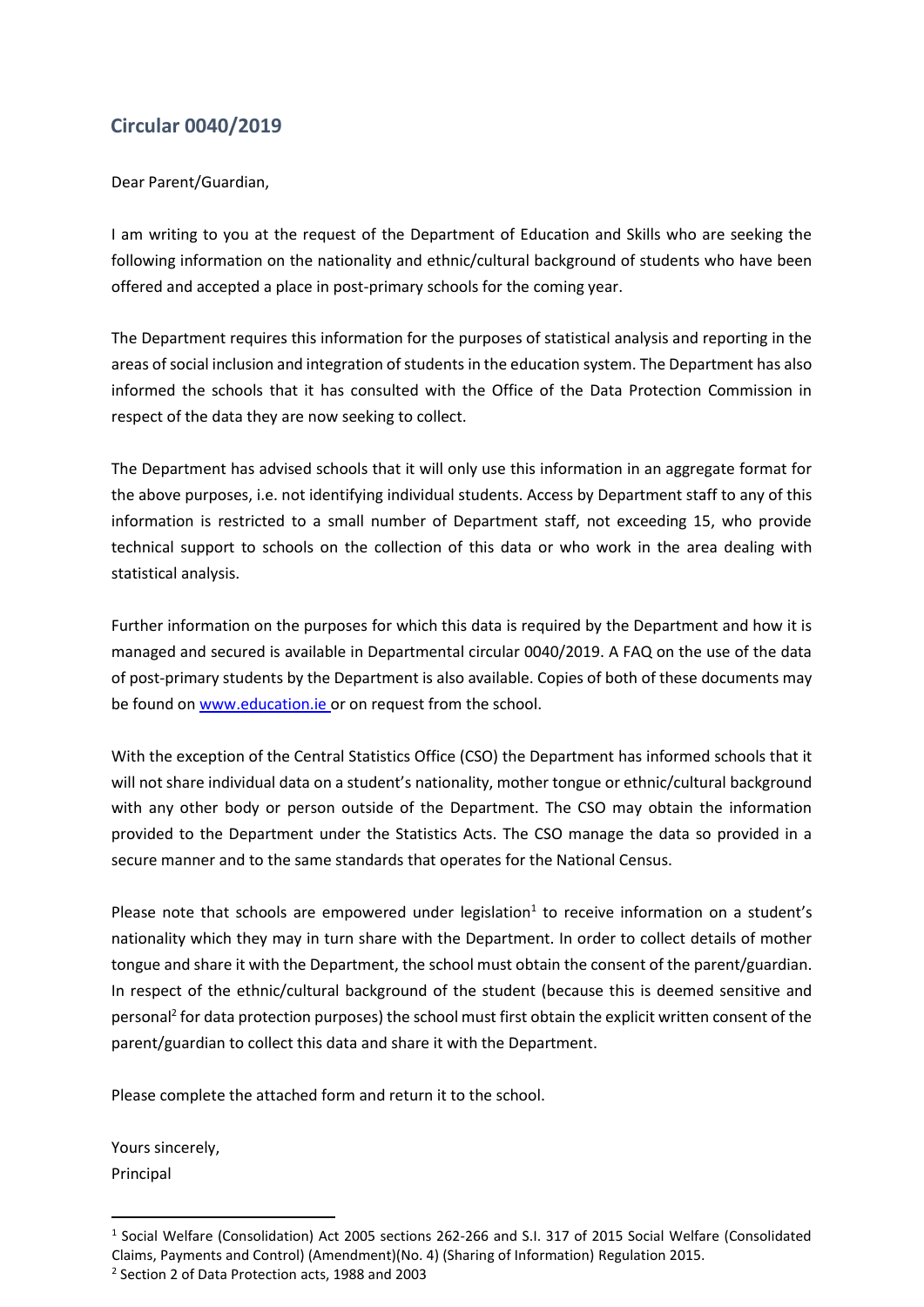## **Circular 0040/2019 – APPENDIX 2 – CONSENT FORM**

## **Consent Form for Sensitive Personal Data for the School's October Return to the Department of Education and Skills**

Certain sensitive personal data which the Department asks post-primary schools to furnish via the October Returns process requires your written consent for your child's school to record this information and for the school to forward this information to the Department.

Please note that the reference to "you" in this consent form means a parent or a guardian of a student, or a student aged 18 years and over who is attending a recognised postprimary school.

*Please enter the following details in* BLOCK CAPITALS

| 1. What is the Ethnicity and Cultural Background of your child? |  |  |  |
|-----------------------------------------------------------------|--|--|--|
| <b>White Irish</b><br>$\Box$                                    |  |  |  |
| <b>Irish Traveller</b><br>$\mathbf{L}$                          |  |  |  |
| Roma<br>$\Box$                                                  |  |  |  |
| <b>Any other White Background</b><br>$\Box$                     |  |  |  |
| <b>Black or Black Irish - African</b><br>$\Box$                 |  |  |  |
| Black or Black Irish – any other Black background<br>$\Box$     |  |  |  |
| Asian or Asian Irish - Chinese<br>$\Box$                        |  |  |  |
| Asian or Asian Irish – any other Asian background<br>$\Box$     |  |  |  |
| <b>Other (inc mixed background)</b><br>$\Box$                   |  |  |  |
| <b>No Consent</b><br>$\Box$                                     |  |  |  |
|                                                                 |  |  |  |

**Parent/Guardian/Student** 

**Date:**  $\blacksquare$ 

**Please complete this form and return to your post-primary school. This form will be retained by the post-primary school and will be made available for inspection by authorised officers of the Department or from the Office of the Data Protection Commissioner.**